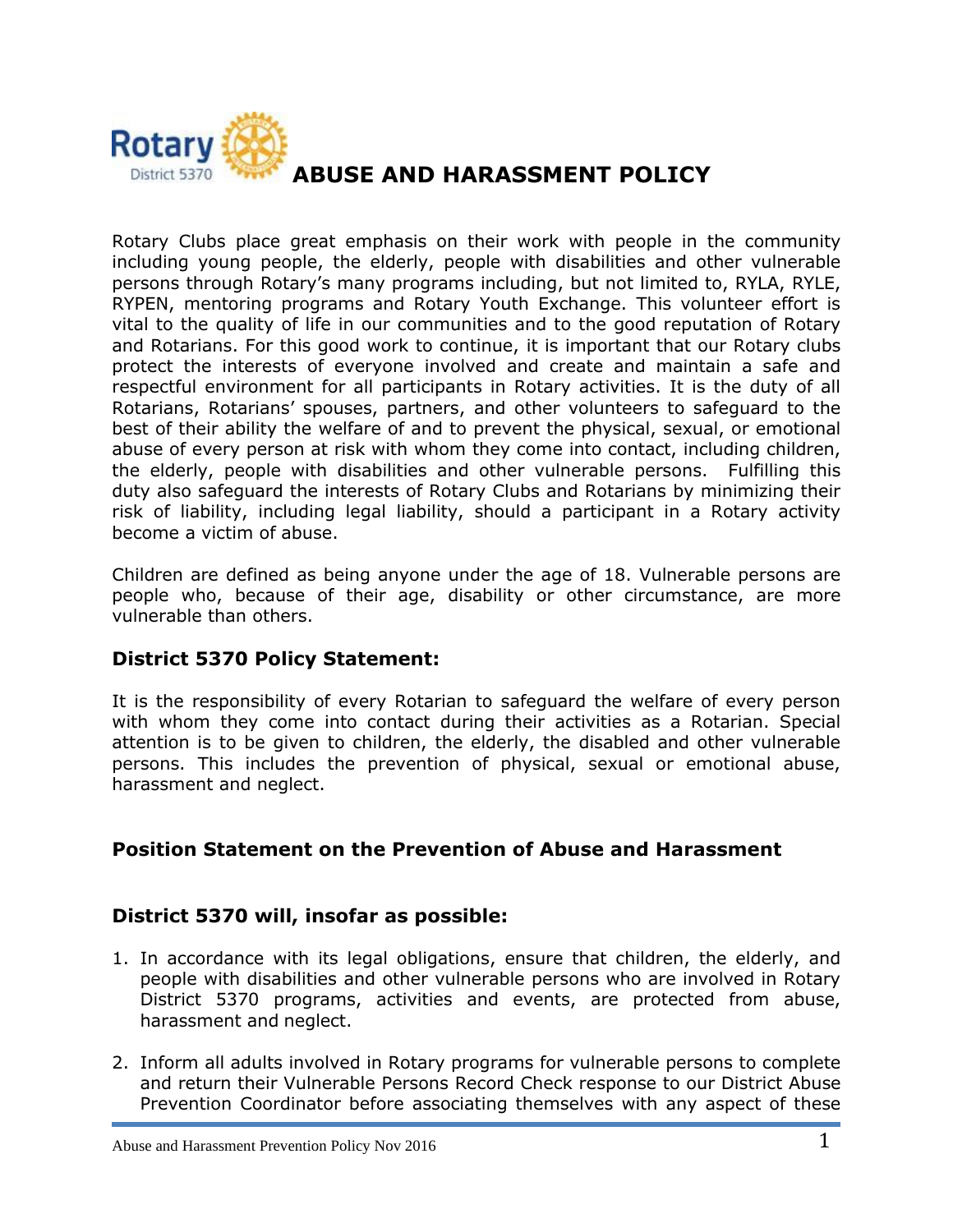programs.

3. Ensure that Rotary District 5370 programs are provided to young people, the elderly and people with disabilities and other vulnerable persons in a safe and caring environment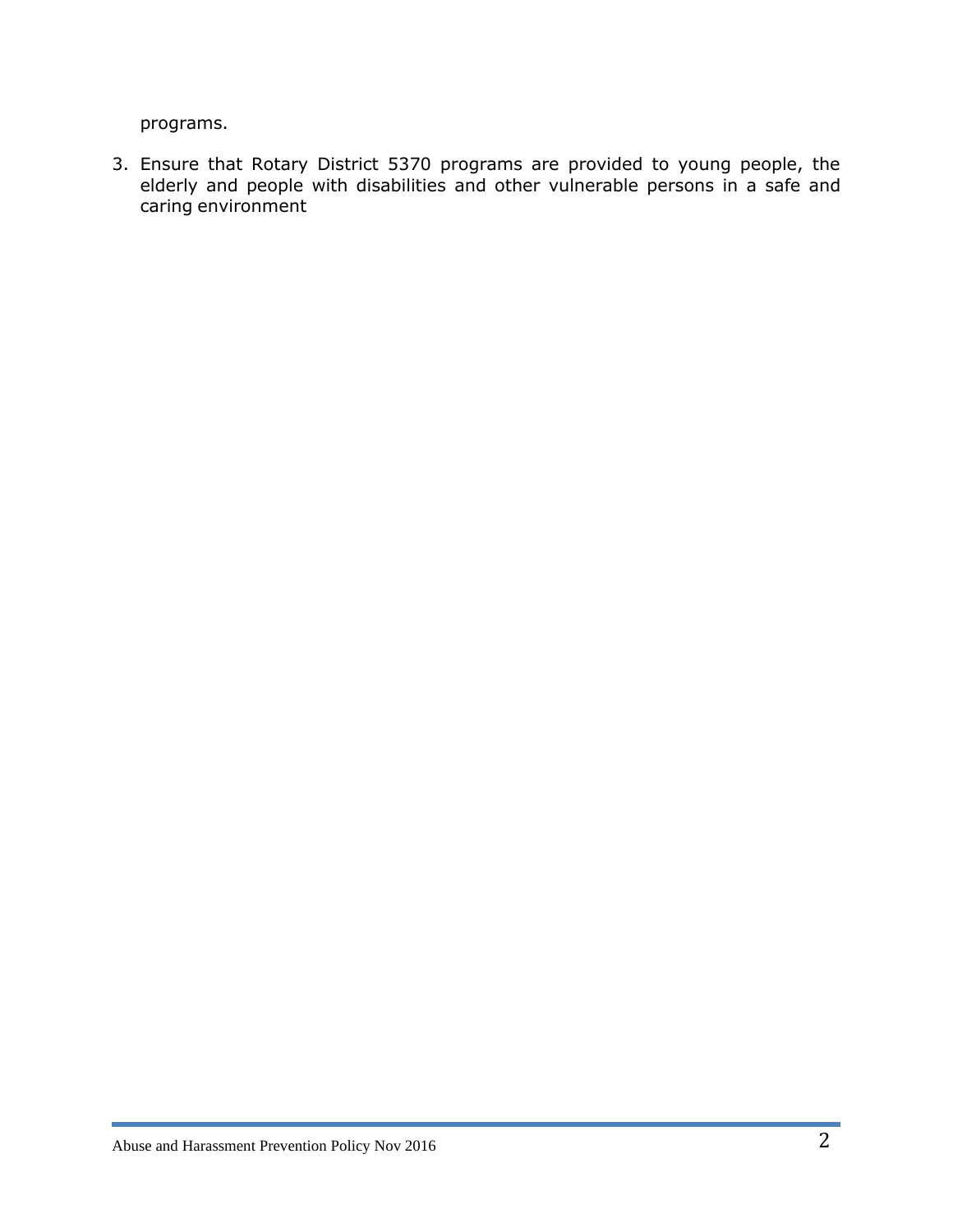- 4. Prevent contact with persons who are either prohibited by law from working with children, the elderly or people with disabilities and other vulnerable persons or who are considered by Rotary District 5370 to be inappropriate persons to be working with children, the elderly or people with disabilities and other vulnerable persons.
- 5. If an individual is accused of sexual abuse or harassment and the investigation into the claim is inconclusive, additional safeguards must be put in place to ensure the protection of any vulnerable person with whom the individual may have future contact as well as for the protection of the accused. A person later cleared of charges may apply to be reinstated to participate in Rotary programs that include vulnerable persons. Reinstatement is not a right, and no guarantee is made that he or she will be reinstated to his or her former position.
- 6. Encourage and facilitate the timely reporting of incidents where children, the elderly, people with disabilities and other vulnerable persons are at risk of harm.
- 7. Ensure the prompt notification of allegations of abuse, harassment or neglect by children, the elderly, people with disabilities and other vulnerable persons where allegations involve Rotarians or persons involved with Rotary programs.
- 8. Report any allegations of abuse in compliance with provincial and territorial legislation.

# **District 5370 will not insofar as possible:**

- 1. Permit a prohibited person to participate in any program related to children, the elderly, people with disabilities or other vulnerable persons.
- 2. Permit any person to become a counsellor or a mentor, or host a youth exchange student, whether as a host parent or as an adult living in the same home as the youth exchange student will live, without first determining the suitability of the person through the District's screening process.

## **Prohibited Person:**

For the purpose of this policy, a Prohibited Person is anyone who:

- 1. Has been convicted of an offense which resulted in harm to an individual, including assault, sexual assault, sexual interference with a minor or failure to provide the necessities of life;
- 2. Has been convicted of any offense which, in the opinion of the District Abuse Prevention Coordinator, suggests an unacceptable risk of harm to a person in the care of that individual; or;
- 3. Is subject to a court order or decree prohibiting a person from being in contact with any other individual.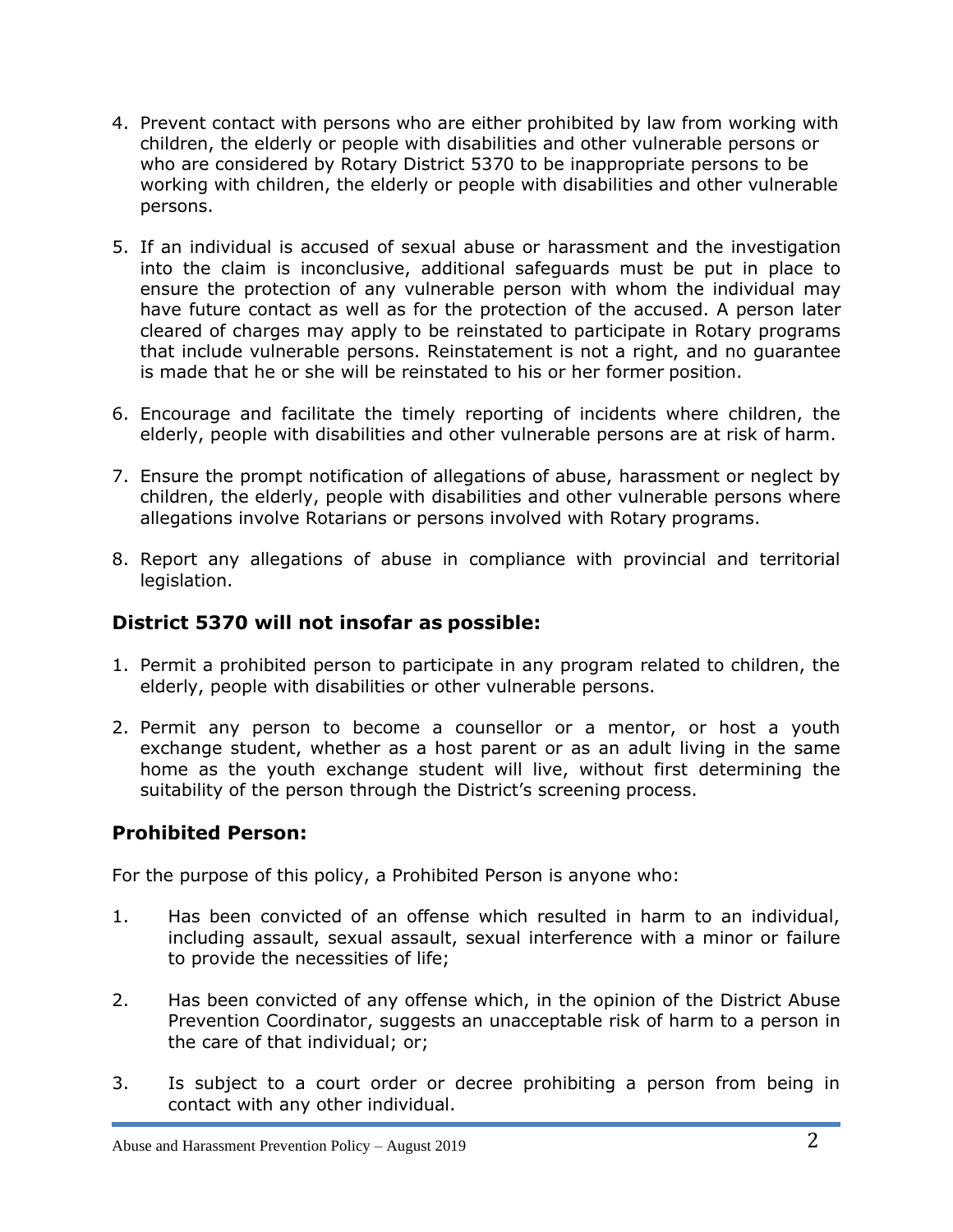### **Scope:**

These policies and procedures apply to all District 5370 Rotarians and non-Rotarian volunteers who wish to assume the role of District Committee, Club counsellors, mentors, or host families in club-sponsored programs. It also applies to all District 5370 Rotarians and non-Rotarian volunteers who will be participating in ANY Rotary Program that involves interaction with vulnerable persons. In the case of Youth Exchange these policies also apply to all adults over the age of 18 years who reside in the home of a host family.

#### **Screening:**

All adults as listed in the scope above must complete the District 5370 Volunteer Assessment Form. This form will then be scanned and emailed to the District Abuse Prevention Coordinator for review.

All adults as listed in the scope above must provide a Vulnerable Persons Record Check (VPRC) response that has been duly processed by the local police service.

All non-Rotarian adult volunteers who wish to be considered as host families will be required to complete an online application form, complete online training and other as required, provide 2 references and be willing to participate in an in-home interview by at least two Rotarians.

A Vulnerable Persons Record Check response is submitted directly to the District Abuse Prevention Coordinator for their assessment.

No Rotarian or other volunteer shall participate in the Youth Exchange Program until the online application and Vulnerable Persons Record Check (VPRC) response has been completed and accepted by the District Abuse Prevention Coordinator.

## **Volunteer Assessment Form:**

The Volunteer Assessment Form will be provided by Club counsellors to all adult requiring screening in accordance with the screening criteria above.

## **District Abuse Prevention Coordinator: Appointed by 5370 District Governor**

- a. The District Governor shall appoint a District Abuse Prevention Coordinator who is responsible for the implementation and enforcement of this policy. The DAPC shall have experience working with people at risk such as children, the elderly, people with disabilities and other vulnerable persons either in their professional capacity or as an experienced Rotary Volunteer.
- b. The appointment of the DAPC will be made annually. It is expected that the DAPC will hold the office for two to three years.
- c. The DAPC must be familiar with Rotary International Child Protection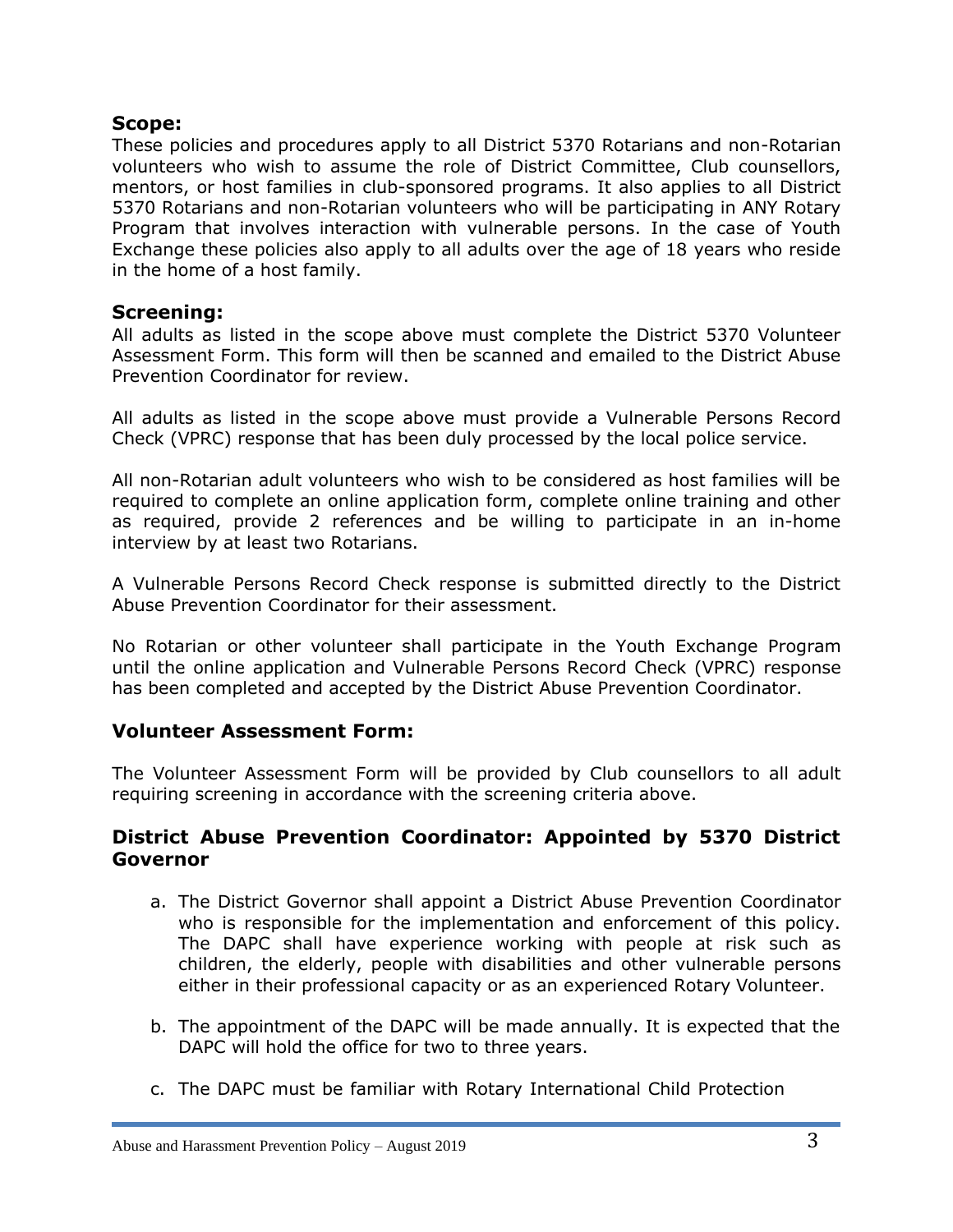System, other relevant Rotary international policies, and the relevant federal, provincial and territorial legislature.

- d. The DAPC, with the assistance of the District Office, will review and maintain a database listing persons who have submitted this forms and when they were approved to participate in accordance with the requirements of this policy.
- e. The DAPC will maintain strict confidentiality of such forms in compliance with provincial, territorial and federal legislation and this policy.
- f. In the event the DAPC determines that an individual is not acceptable as a Club counsellor, mentor or host family due to the results of the VPRC, he or she shall advise the applicant that he/she is not acceptable, but shall not disclose any details of the reason behind the decision in order to ensure the privacy of the applicant.
- *g.* The District Governor shall be the first point of contact should any Club counsellor or other Rotarian receive a complaint of abuse or harassment, and is responsible for ensuring that such complaints are dealt with according to applicable law and the interests of the affected person are protected to the extent possible*.*
- h. The DAPC will work with Clubs to inform all Rotarians of their obligation under this policy and relevant legislation and to ensure that appropriate training is made available.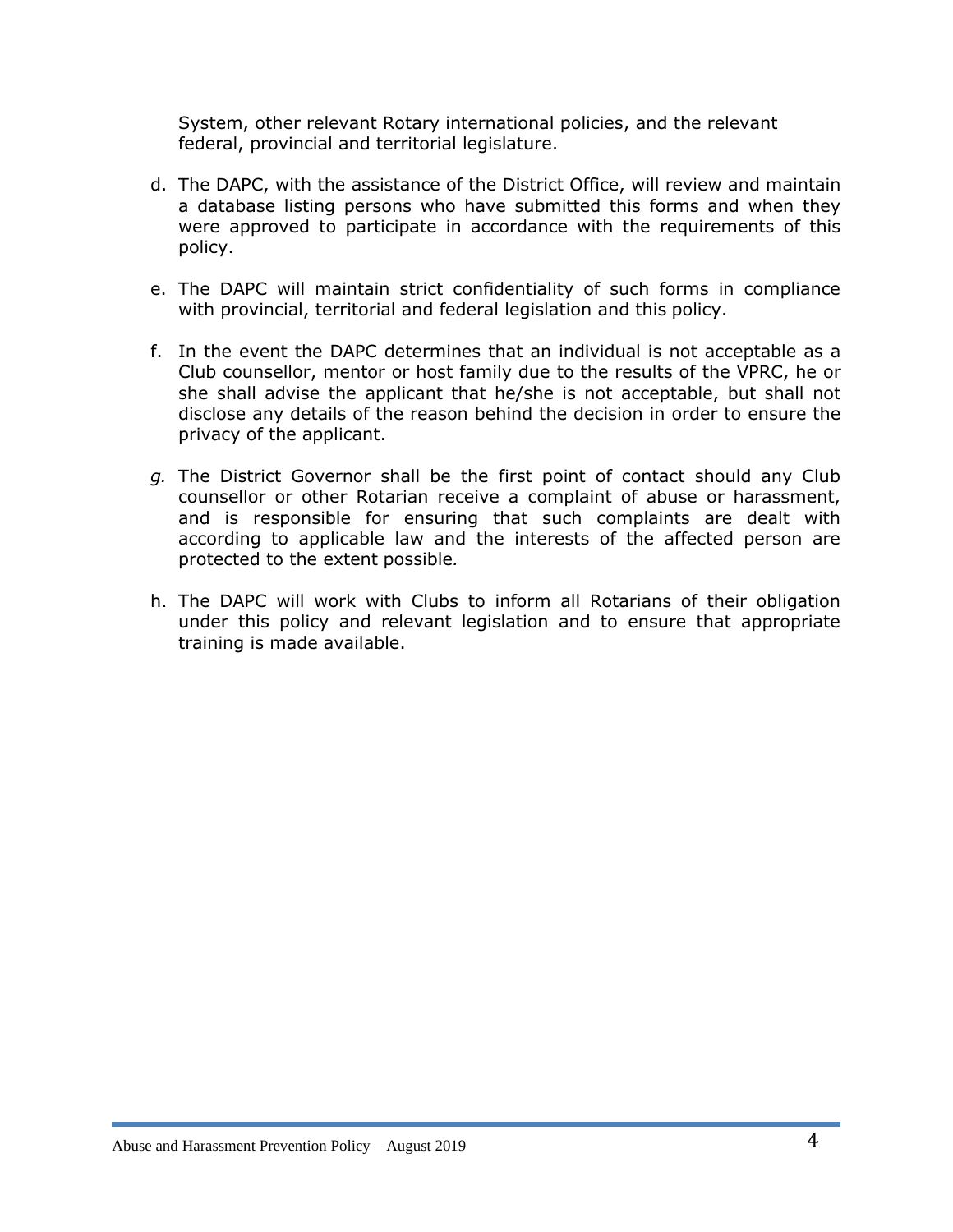# **Sexual Abuse and Harassment Allegation Reporting Guidelines:**

## **Receive the report**

### **a. Listen attentively and stay calm.**

Acknowledge that it takes a lot of courage to report abuse or harassment. Be encouraging; do not express shock, horror, or disbelief.

#### **b. Assure privacy but not confidentiality.**

Explain that you will have to tell someone about the abuse/harassment in order to make it stop and ensure that it doesn't happen to others.

## **c. Get the facts, but don't interrogate.**

Ask questions that establish facts: who, what, when, where, and how. Reassure the young person that he or she did the right thing in telling you. Avoid asking "why" questions, which may be interpreted as questioning the vulnerable person's motives. Remember that your responsibility is to present the story to the proper authorities.

#### **d. Be nonjudgmental and reassure.**

Avoid criticizing anything that has happened or anyone who may be involved. It's especially important not to blame or criticize the vulnerable person. Emphasize that the situation was not his or her fault and that it was brave and mature to come to you.

#### **e. Document the allegation.**

Make a written record of the conversation, including the date and time, as soon after the report as you can. Try to use the young person's words and record only what he or she told you.

#### **Protect the Vulnerable person**

- The District Governor will ensure the safety and well-being of the vulnerable person by removing him or her from the situation immediately and preventing all contact with the alleged abuser or harasser.
- Reassure the Vulnerable Person that this is being done for his or her safety and is not a punishment.
- If the police do not activate an investigation the District Governor upon consultation with the District's legal counsel will coordinate an independent review of the allegations.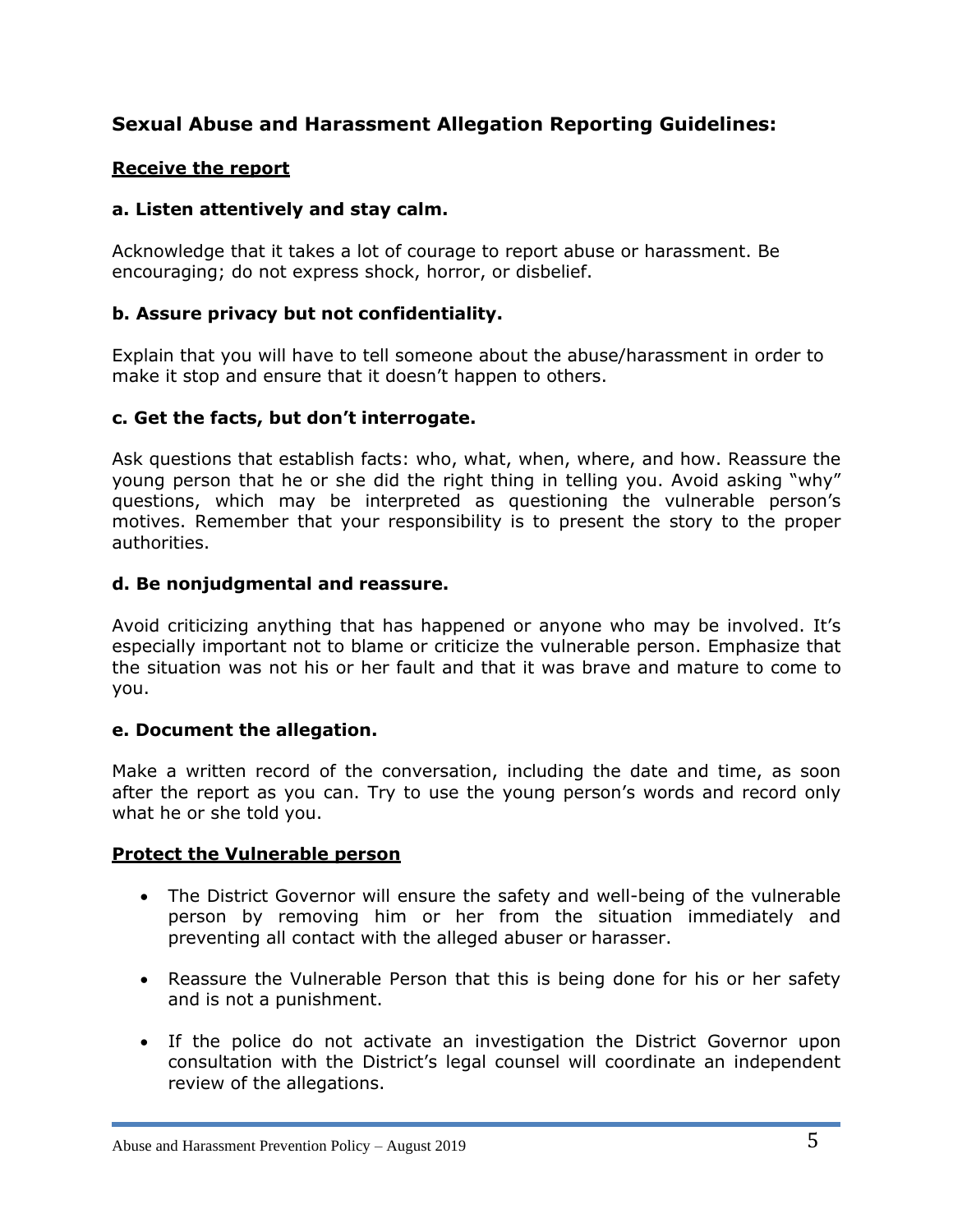- Immediate professional non-Rotarian counselling will be made available to the Vulnerable Person.
- After the authorities have completed their investigations should there be criminal charges sited against the accused legal counsel will be provided for the Vulnerable Person.
- Should the allegation investigation involve Youth Exchange host family member and/or be inconclusive the District Youth Exchange Chair and/or Youth Chair will make the necessary arrangements to move the youth exchange student to a new host club in a different community.
- The accused will be prevented from associating with all Vulnerable Persons involved in any Rotary Programs.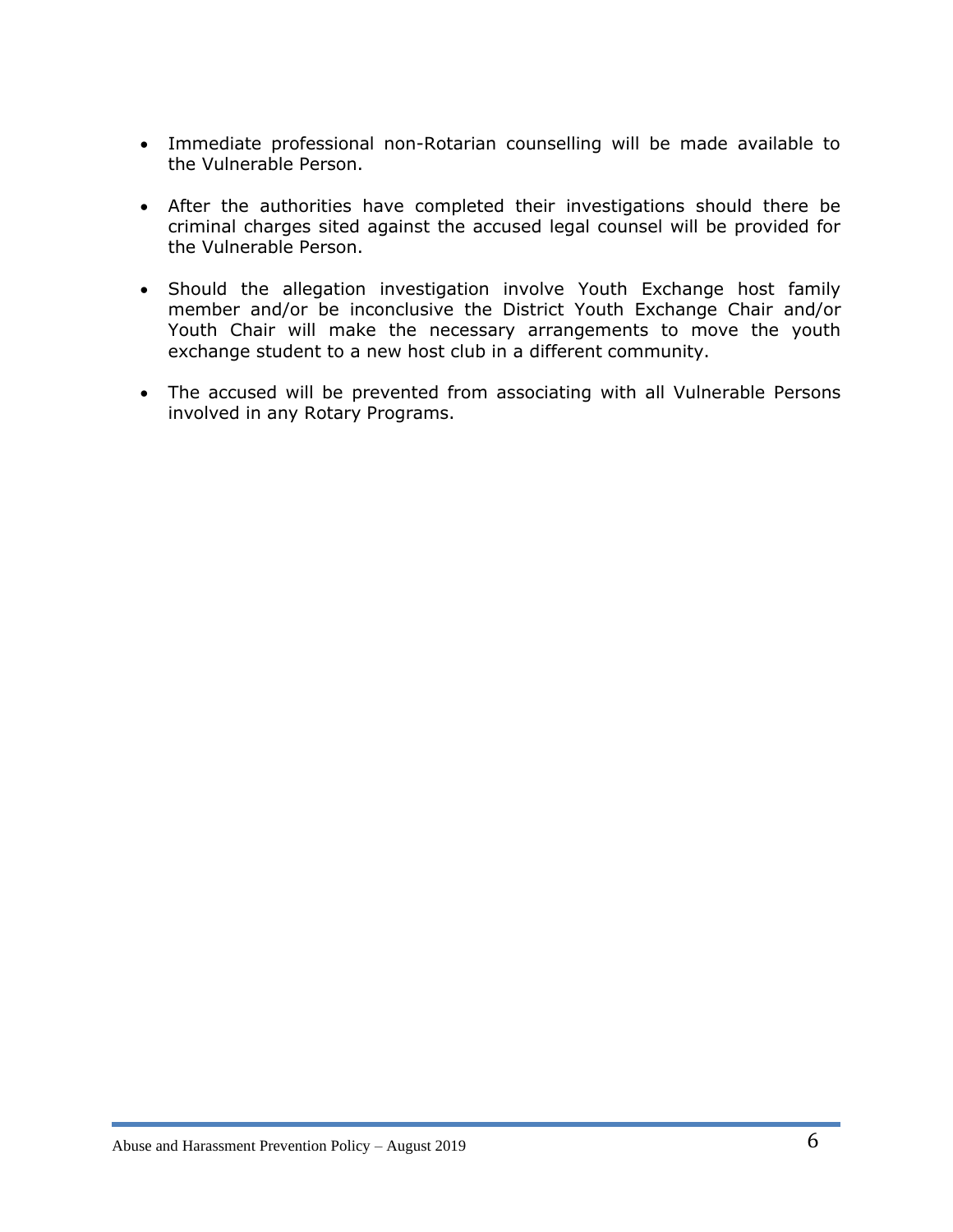## **Report the allegations to appropriate authorities**

### **FOR YOUTH EXCHANGE STUDENTS:**

- Contact the student's parents or legal guardian. If the student is away from home then the student and his or her parents should decide whether to stay in country or return home. If the student stays in country, written authorization from the student's parents or legal guardian is required. If the student and the student's parents choose for the student to return home, consult with police before making travel arrangements. If an investigation is pending, the police may not approve of the student leaving the country.
- Immediately report all cases of sexual abuse or harassment **FIRST** to the RCMP or City Police depending on the law enforcement jurisdiction you live in.
- **SECOND** the Club Youth Exchange Counselor will contact the District Youth Exchange Chair and/or Youth Chair who is responsible for seeking the advice of District legal counsel and appropriate agencies and interacting with them.
- The District Youth Exchange Chair and/or Youth Chair will also inform the District Governor of the allegations.
- The District Youth Exchange Chair and/or Youth Chair will also inform the District Chair of the country who sponsored/sent the exchange student.
- If the allegation involves the conduct of the Club Youth Exchange Counselor Rotarian, the District Youth Exchange Chair and/or Youth Chair is the **FIRST**  Rotary contact.
- District 5370 will cooperate with police or legal investigations.

#### **FOR OTHER VULNERABLE PERSONS:**

- Contact parents or legal guardians if applicable
- Immediately report all cases of sexual abuse or harassment **FIRST** to the RCMP or City Police depending on the law enforcement jurisdiction you live in.
- The Chair of the organizing committee for this program will inform the District Governor of the allegations.
- District 5370 will cooperate with police or legal investigations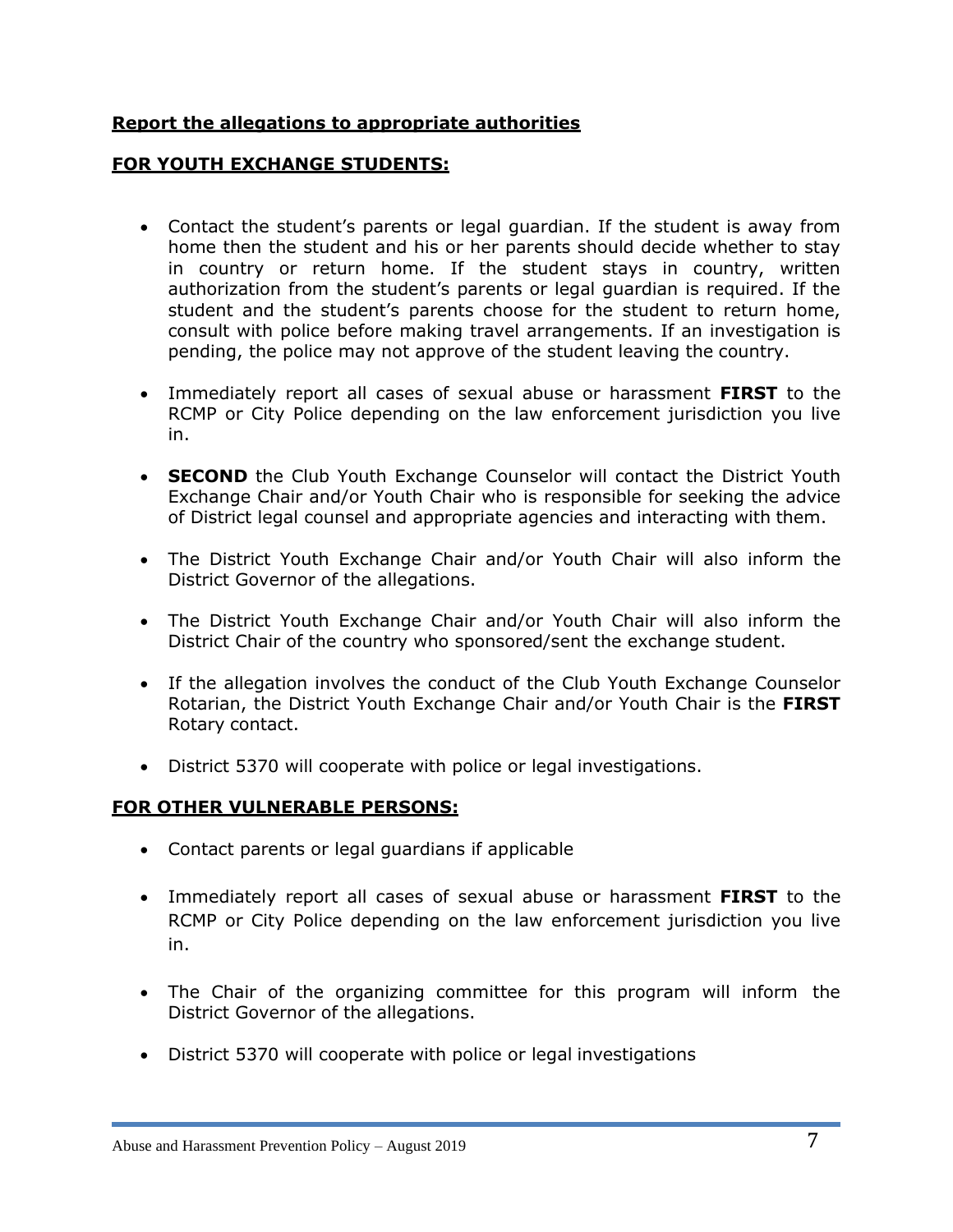#### **Confidentiality and Privacy**

The rights of both the victim and the accused will be protected at all times which means they have a right to privacy. Only those individuals directly involved in the reporting and investigation will be briefed in confidence on the details of the allegations and investigation.

Privacy and Confidentiality

(a) Privacy and confidentiality are essential for creating an environment where those who have experienced abuse or harassment feel safe in disclosing their experience and seeking support. The privacy and confidentiality of those involved in a disclosure of abuse or harassment will be protected. However, it is important to note that there may be limits to the District's ability to do so, when:

- i. There is a likely risk of harm to self or others, or
- ii. Reporting or action is required or authorized by law.

(b) Whether or not the District can maintain the privacy and confidentiality of a disclosure will be determined on a case by case basis, in consultation with relevant Rotary and law enforcement officials.

(c) Whether in the context of a disclosure or a complaint, all parties will be informed of the limits of privacy and confidentiality. In cases where confidentiality cannot be maintained, those affected with be informed and supported throughout the process. In such cases, only necessary information will be disclosed, and only to those who need to know.

## **Position Statement on the Prevention of Harassment and Sexual Harassment**

## **Rotary Clubs will, insofar as possible:**

- 1. Ensure that individuals involved in Rotary District 5370 programs are not subject to harassment, which includes conduct that erodes the dignity of the victim, particularly based on the victim's color, race, national origin, ethnic origin, age, sex, gender, physical characteristics, sexual orientation, or physical or mental disability. Types of behavior that constitute harassment include unwelcome remarks and jokes; displaying or distributing racist, pornographic or other offensive material; practical jokes based on race, sex, or other prohibited grounds; verbal abuse or threats; inappropriate or offensive gestures; and physical assault.
- 2. In accordance with its legal obligations, Rotary District 5370 will ensure that individuals who are involved in Rotary District 5370 activities are protected from sexual harassment. Sexual harassment includes making sexist jokes; leering; displaying sexually offensive material; using sexually degrading words to describe a person; making sexually suggestive or obscene comments or gestures; making unwelcome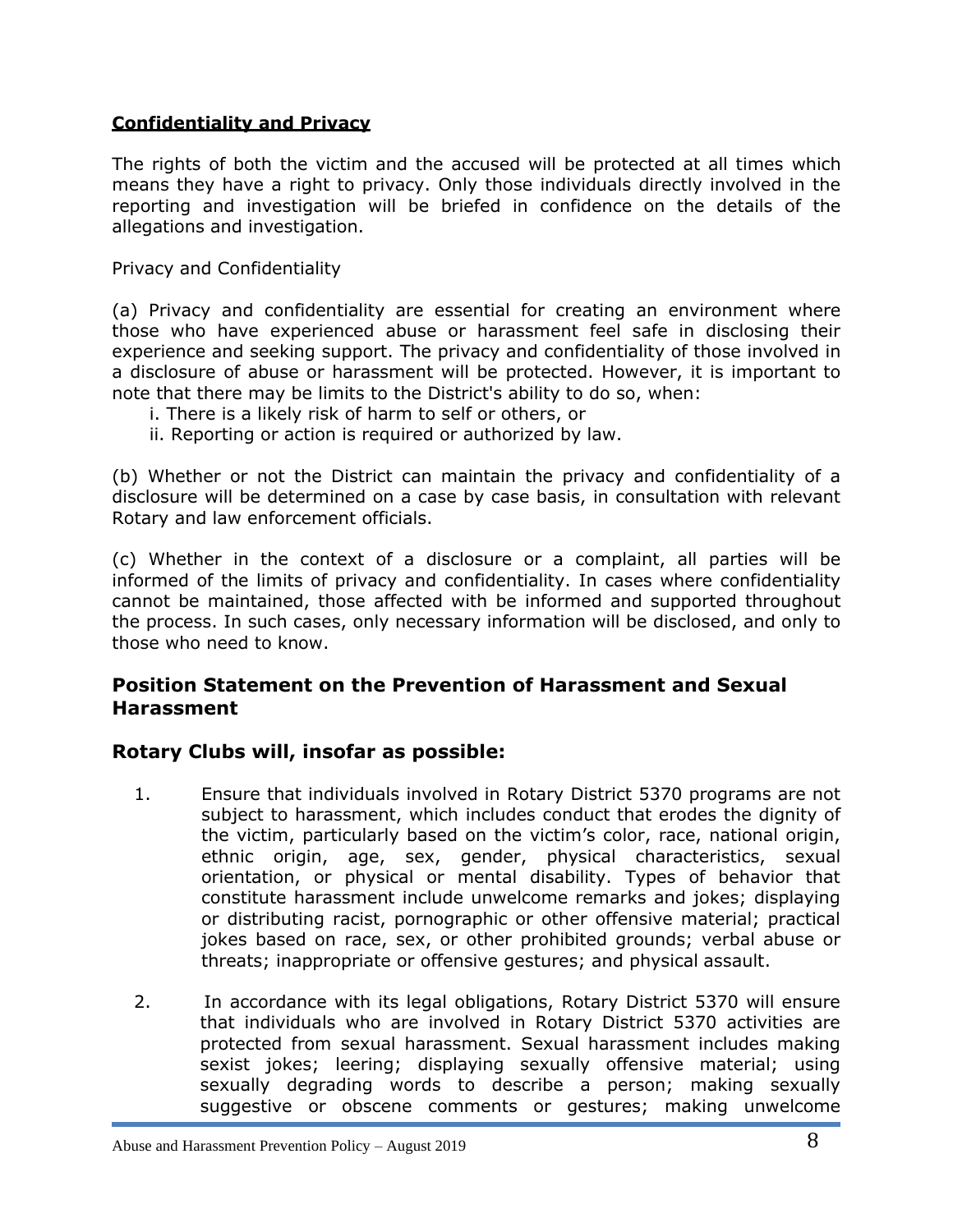inquiries or comments about a person's sex life; making unwelcome sexual flirtations, advances or propositions; requests for sexual favors; unwanted touching; verbal abuse or threats; and sexual assault.

## **Rotary Clubs will, insofar as possible:**

#### *1. Adopt a policy statement on the prevention of abuse and harassment by adapting the Rotary District 5370 Abuse and Harassment Policy*

The Club Abuse and Harassment Policy is posted on the District 5370 website.

**Every year the club president and Youth Exchange Officer will sign and return to our District 5370 office a Promise to Comply form which is the club's commitment to abide by this policy and ensure that the required training and orientation for counselor, students and host families is attended.**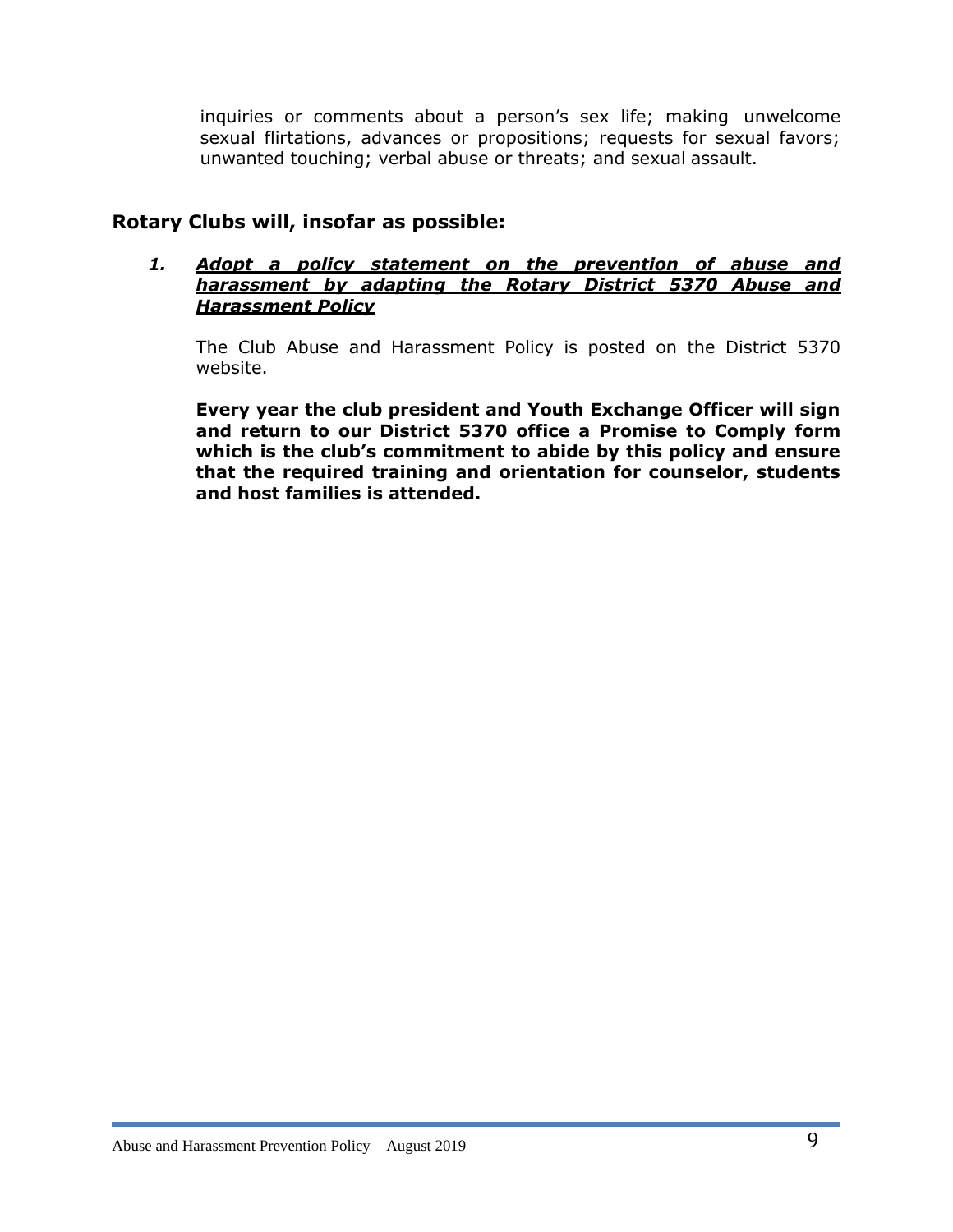## *2. Delegate responsibility for the protection of persons at risk to a member of the club*

Identify one member responsible for dealing with allegations or disclosure. Members and volunteers should know how to contact this individual quickly, including a named alternate. This person and his or her team is responsible for raising awareness and training all members of the club for the procedures they should follow when concerned with the personal security of others.

### *3. Plan club activities so as to minimize situations where abuse may occur*

Access to and from venues should be planned so that people at risk are not required to use a route to and from an event or venue that is unsupervised, lonely, dark or otherwise potentially open to danger.

Resources should be organized in such a way so that children have a supervisor that is gender appropriate. Avoid situations where one child is supervised by one adult.

#### *4. Introduce a process where children can talk in confidence and safely with an independent person*

It is known that adults who abuse may exploit their role or situation to gain the submission and/or silence of the child. This is particularly true in residential situations, such as hosting an exchange student. Clubs should identify someone suitable who has demonstrated trustworthiness to be available for children wanting to report abuse. This person should be given clear written guidelines explaining what action must be taken when abuse is disclosed.

In non-residential situations it may be more appropriate to ensure that children are aware they have the right to talk privately to someone responsible for their overall safety and welfare. It is important that children know who this person is and how to contact the individual.

#### *5. Develop procedures for protecting all vulnerable persons and apply these to all Rotarians and volunteers*

Club procedures will apply to everyone involved in the event or activity. This will include, for example, all Rotarians, any Rotarian's partner, all Rotaractors and Interactors, all volunteers and paid staff.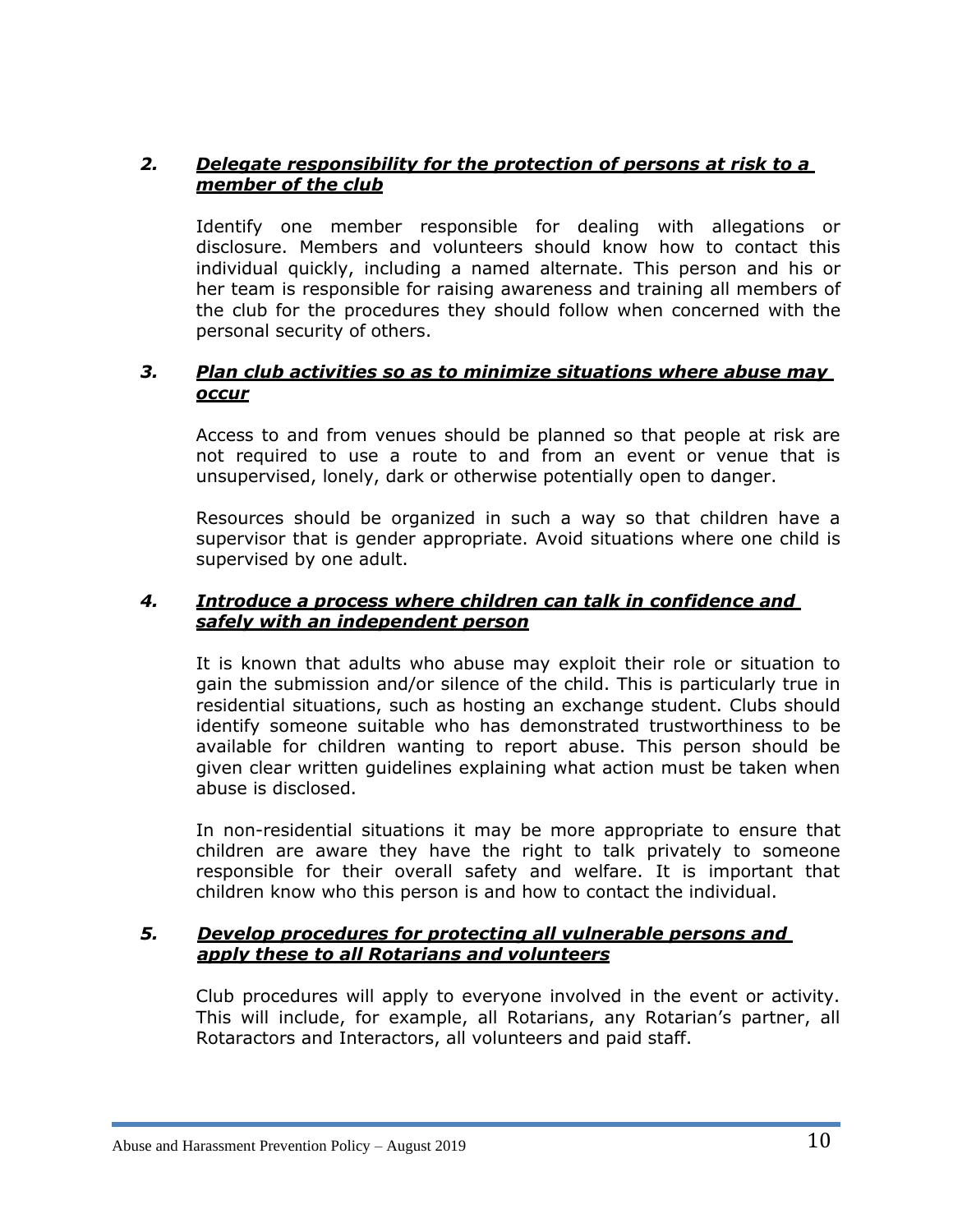#### *6. Ensure all Rotarians and other volunteers have clear roles*

Depending on the nature of the event and the extent of involvement, Clubs should consider giving everyone involved a written description of their role and the tasks involved. While this may only be a simple document, preparing it will help to make clear the priorities, the risks, and how the risks might be minimized. A copy of the policy statement to prevent abuse, and instructions on what to do if abuse is discovered or suspected should be provided to each Rotarian and volunteer at each event.

## **7.** *Event supervision as a means of protecting* **vulnerable persons**

Rotary event supervisors are responsible for protecting vulnerable persons and others from abuse, and should receive and be expected to understand the material contained in this document. Supervisors should remain alert and monitor and assess a volunteer's relationships with vulnerable persons looking for signs that a particular vulnerable person is receiving exceptionally harsh or favourable treatment. Supervisors suspecting that abuse may be occurring are expected to intervene as required and report their concerns to the individual responsible for the overall conduct of the club and its members and volunteers.

#### *8. Prepare Rotarians and volunteers to work effectively with all vulnerable persons*

Clear club policies, effective procedures for various events and programs, and regular proactive education programs for all Rotarians and volunteers – all supported with written materials – will provide a healthy, preventionoriented approach for this serious responsibility we all share.

It is the policy of District 5370 that all persons 18 or older coming into contact with vulnerable persons are required to have a Vulnerable Persons Record Check (VPRC) form processed by the local Police Service. Keep in mind these checks generally report convictions for criminal offences, and they do not include charges that did not result in a conviction, nor do they disclose personal behaviours that may put vulnerable persons at risk. A pro-active, prevention-oriented program is a superior approach for all clubs.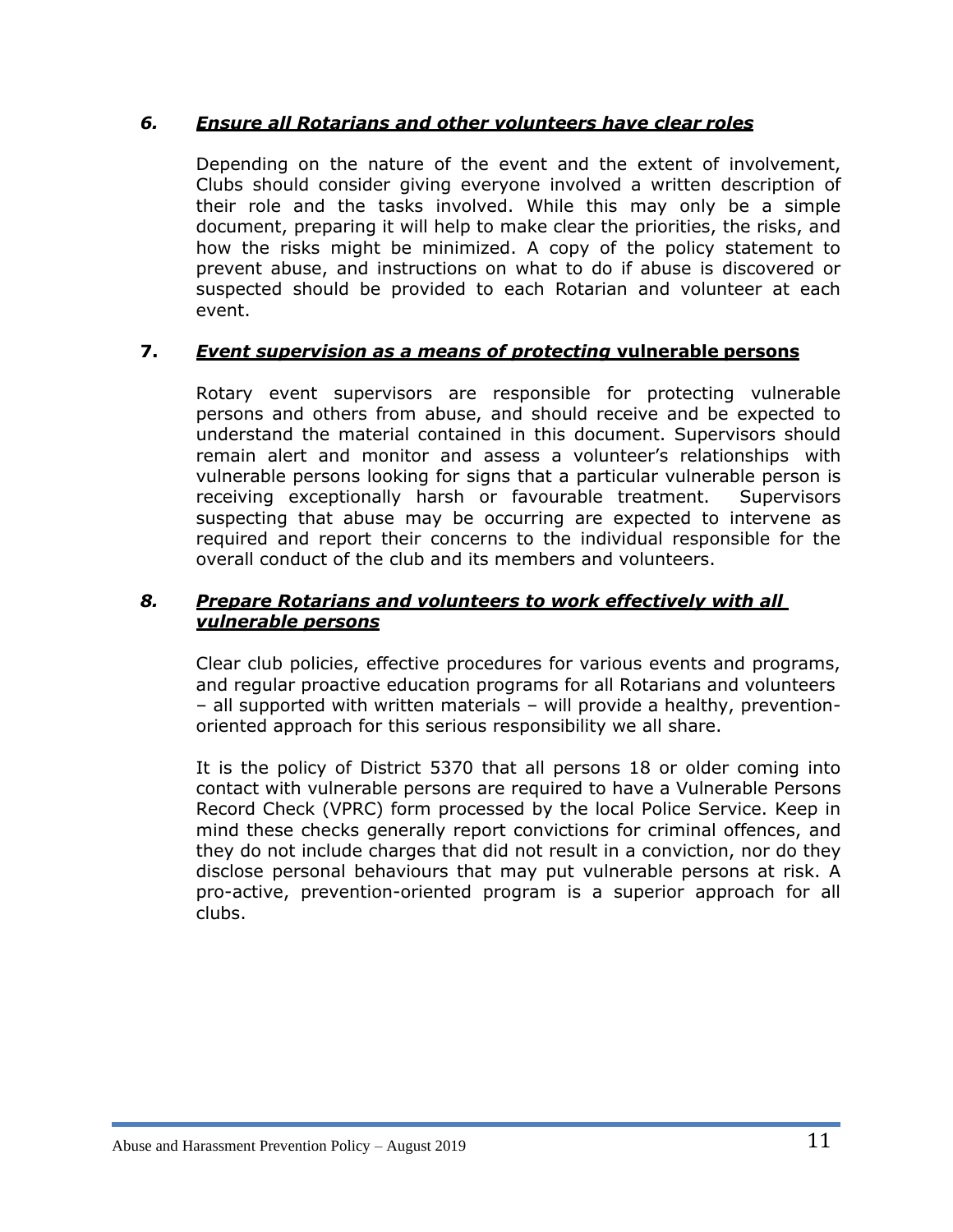## *9. Issue guidelines on how to deal with the disclosure or discovery of abuse.*

The following suggestions may help clubs develop suitable procedures:

- Rotarians and volunteers should know they have a responsibility to report anything that concerns them about the personal security of others.
- Rotarians should be trained to be sensitive to changes in behaviour or signs of physical injury that might indicate something is wrong.
- Clubs should promote an attitude that reporting suspicions and/or taking action is the right thing to do. It should be clear that anyone doing so will not be discriminated against in the future.
- Rotarians should not attempt to deal with a problem alone. All complaints, allegations or suspicions should be reported to the District Chair of the program within which the club is working who will notify the District Governor and the District Governor will be responsible for deciding at what stage and in what circumstances the authorities will be informed.
- Debriefing sessions following a reported incident are excellent for improving procedures and identifying new training requirements
- Rotarians and volunteers often are required to drive their personal vehicle in the delivery of service. Procedures should be established to ensure driver's licenses are valid and insurance adequate for the proposed activity.
- In some instances it may be necessary for a Rotarian to lift a vulnerable person. Training in proper lifting techniques should be provided to all Rotarians and volunteers.
- Rotary clubs may find it useful to provide each Rotarian and volunteer with a wallet card outlining the Club's policy regarding the protection of children, the elderly, the disabled and other persons at risk. This card could also contain a check list detailing what to do if abuse is discovered or suspected.

# *10. Reinforce our legal and moral responsibilities in everything we do*

All Rotary Clubs, individual Rotarians, and volunteers are responsible for protecting the safety and security of everyone we encounter in the provision of service to our community. We have a special obligation to those individuals with greater vulnerability due to age, physical limitations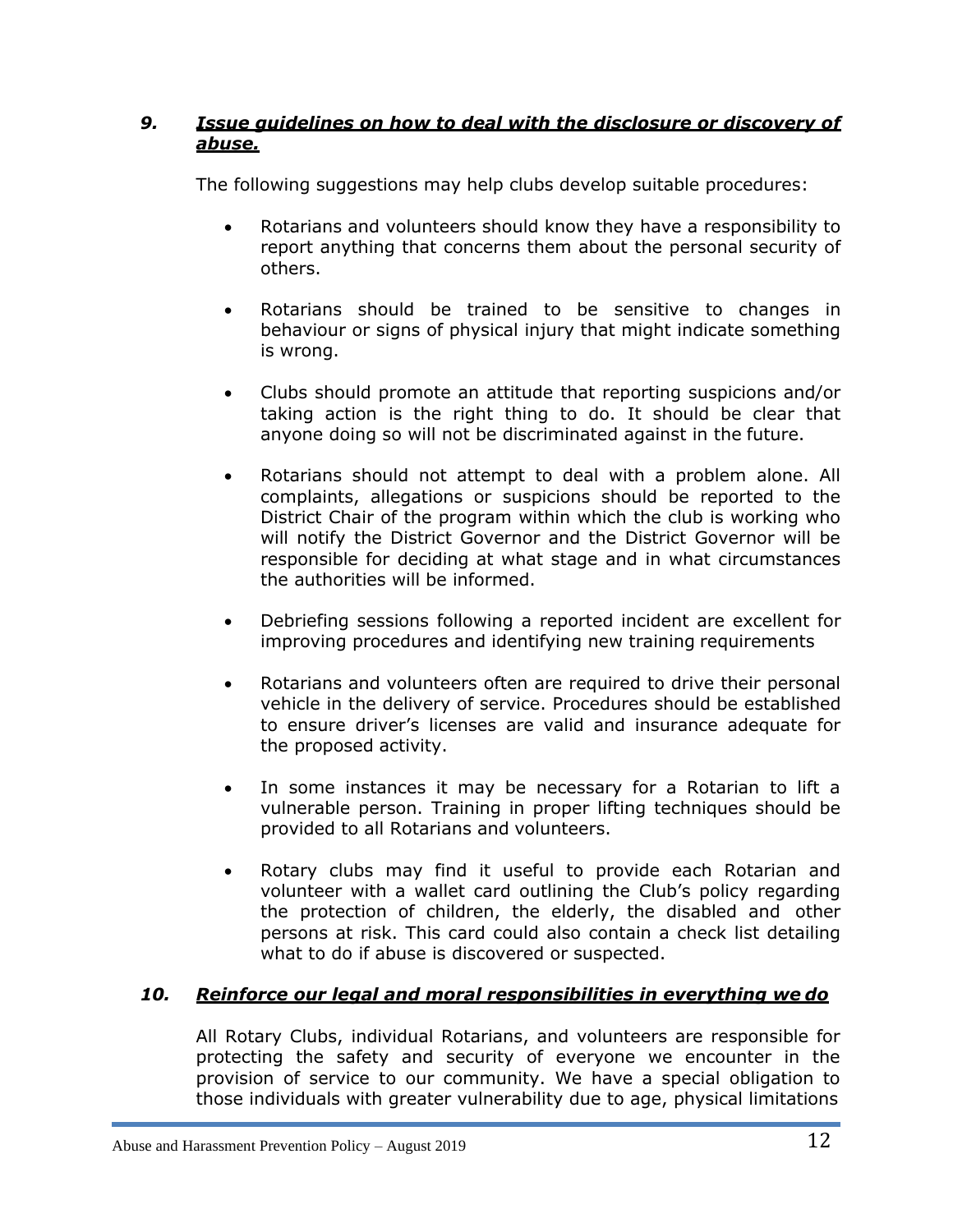or mental limitations.

Rotarians are obliged to intervene if we are aware of information about the abuse of a person through their involvement with a Rotary Club activity.

Rotarians are obliged to do those things that protect and reinforce the physical and emotional safety and security of themselves and others. This includes operating a motor vehicle safely, ensuring the proper use of safety equipment, avoiding the use of illegal drugs, and avoiding the consumption of alcohol while providing service to others.

Rotarians are obliged to take appropriate action when they observe other Rotarians or volunteers behave in ways that contradict the values contained in our District and Club policies.

## **District Abuse Prevention coordinator/committee:**

## *Volunteer Selection and Screening*

- *1. District Office* will maintain in perpetuity an electronic database of all Rotarians/Volunteers who have submitted a Volunteer Police Record Check and been cleared to participate in all Rotary Programs that include Vulnerable Persons
- *2. Youth Exchange Agreements* will only be considered with RI certified Districts upon acceptance of one another's exchange requirements and expectations.
- *3. All volunteers* interested in participating in the Rotary programs for Vulnerable Persons must meet the following requirements:
	- *a. Submit their VPRC to the District Abuse Prevention coordinator*
	- b. Be willing to have a personal interview.
	- c. Be willing to provide a list of references for the District and/or Rotary Clubs to check.
	- *d.* Understand and comply with RI and district guidelines for the Youth Exchange program, Youth Protection Policies and *other vulnerable persons programs.*
- *4. Youth Exchange Host families or volunteers billeting Youth for Rotary programs -* must meet the following selection and screening requirements, in addition to those listed above:
	- a. Host families must undergo a comprehensive interview that determines their suitability for hosting exchange students.
	- b. All hosting is strictly voluntary. Parents of outbound students and club members must not be required to host students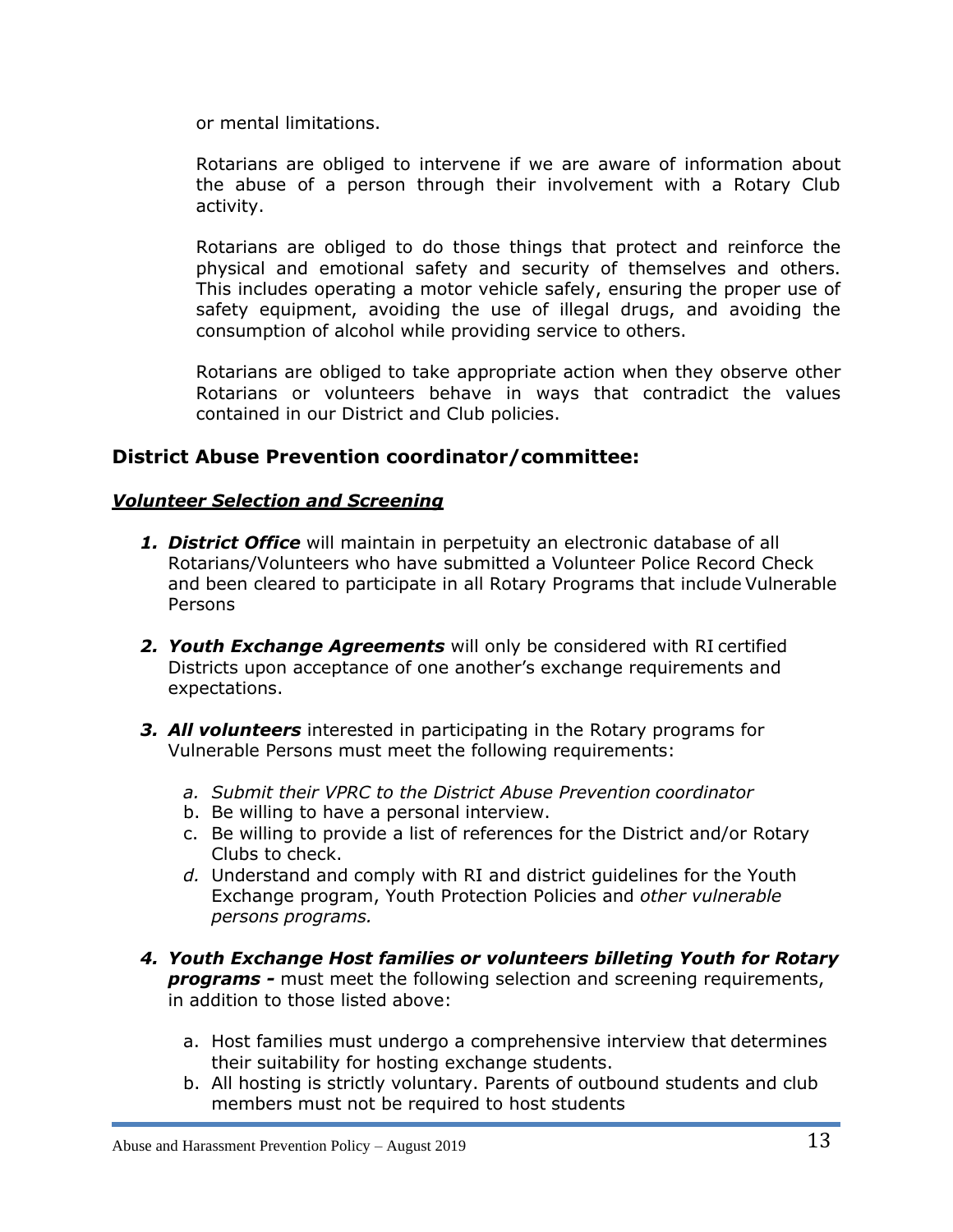c. Host families must demonstrate commitment to the safety and security of the student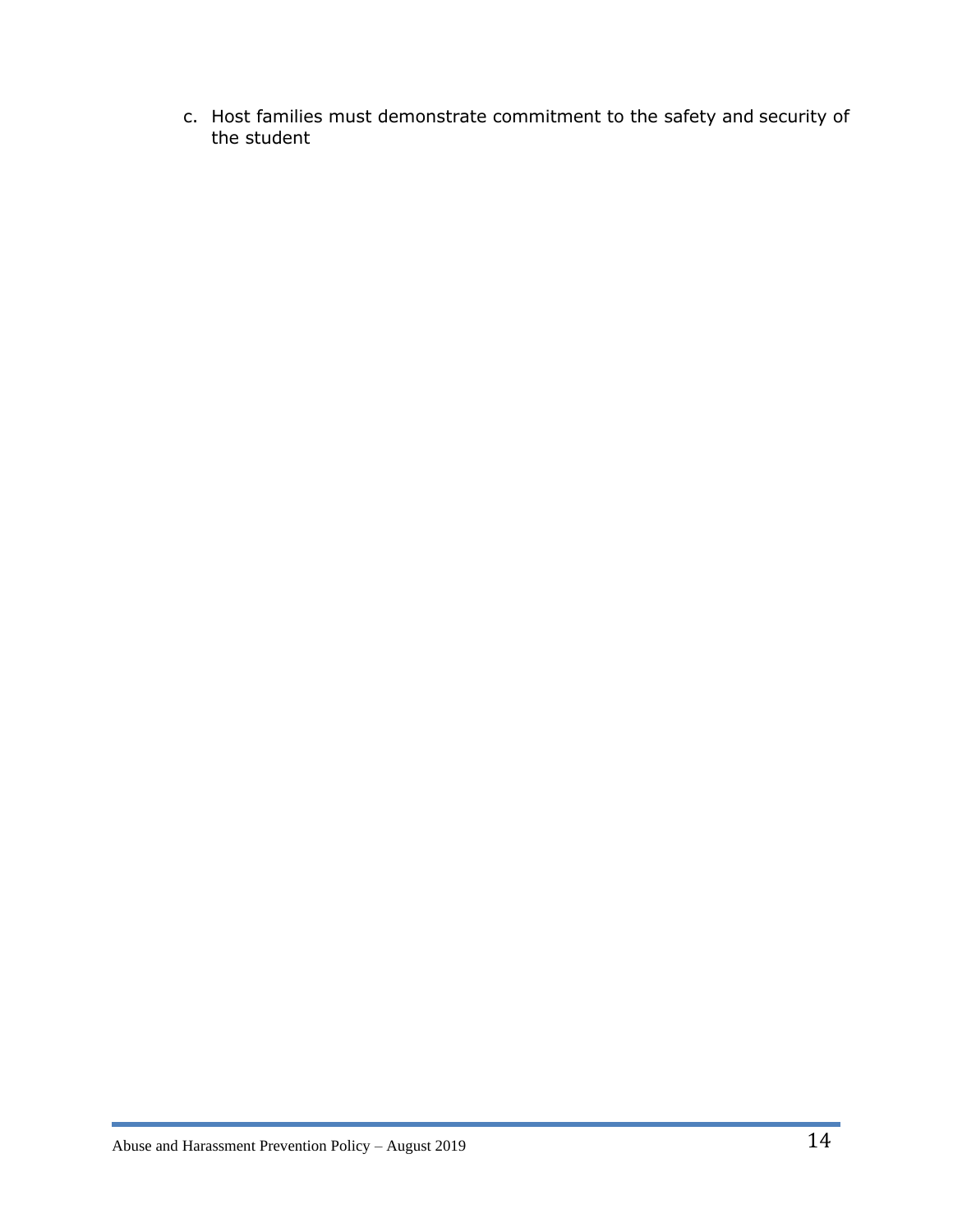- d. Have the financial ability to provide adequate accommodations for the student
- e. Ability to provide appropriate supervision and parental responsibility that ensures the student's well-being
- f. Host families must complete an online application and online training
- g. Home visits must be conducted for each family, host visits must be both announced **and** unannounced (short-notice)
- h. Home visits must be conducted annually, even for repeat host families.
- i. All adult residents of the host home must meet the selection and screening guidelines.
- *5. Rotarian counselors* must meet the criteria for all volunteers, as well as the following:
	- a. Counselors must not be a member of the student's host family.
	- b. Counselors must be trained in responding to any problems or concerns that may arise during the exchange, including instances of physical, sexual, or emotional abuse or harassment.

## *6. Student Selection and Screening*

All students interested in participating in the Youth Exchange program must

- a. Complete an online application and be interviewed first by the club and then participate in a parent/student interview by the District Youth Exchange committee to determine suitability for participation in the program.
- b. Attend and participate in all district orientation and training sessions.
- c. *All parents or legal guardians of students* interested in participating in the Youth Exchange program must be interviewed to determine the student's suitability for participation in the program.

## *7. Training*

- a. All Youth Services programs ( youth exchange, RYLA, RYPEN, RYLE) will provide abuse and harassment prevention training to all participants
- b. Develop a training calendar that defines the participants, frequency of training required for each volunteer position.
- c. Conduct specialized training sessions for the following Youth Services program participants:
	- District governor
	- District Youth Services committee members
	- Club Youth Services committee members
	- Rotarian counselors
	- Youth Exchange students and Outbound students and their parents.
	- Host families
	- Establish guidelines to ensure all participants have received the requisite training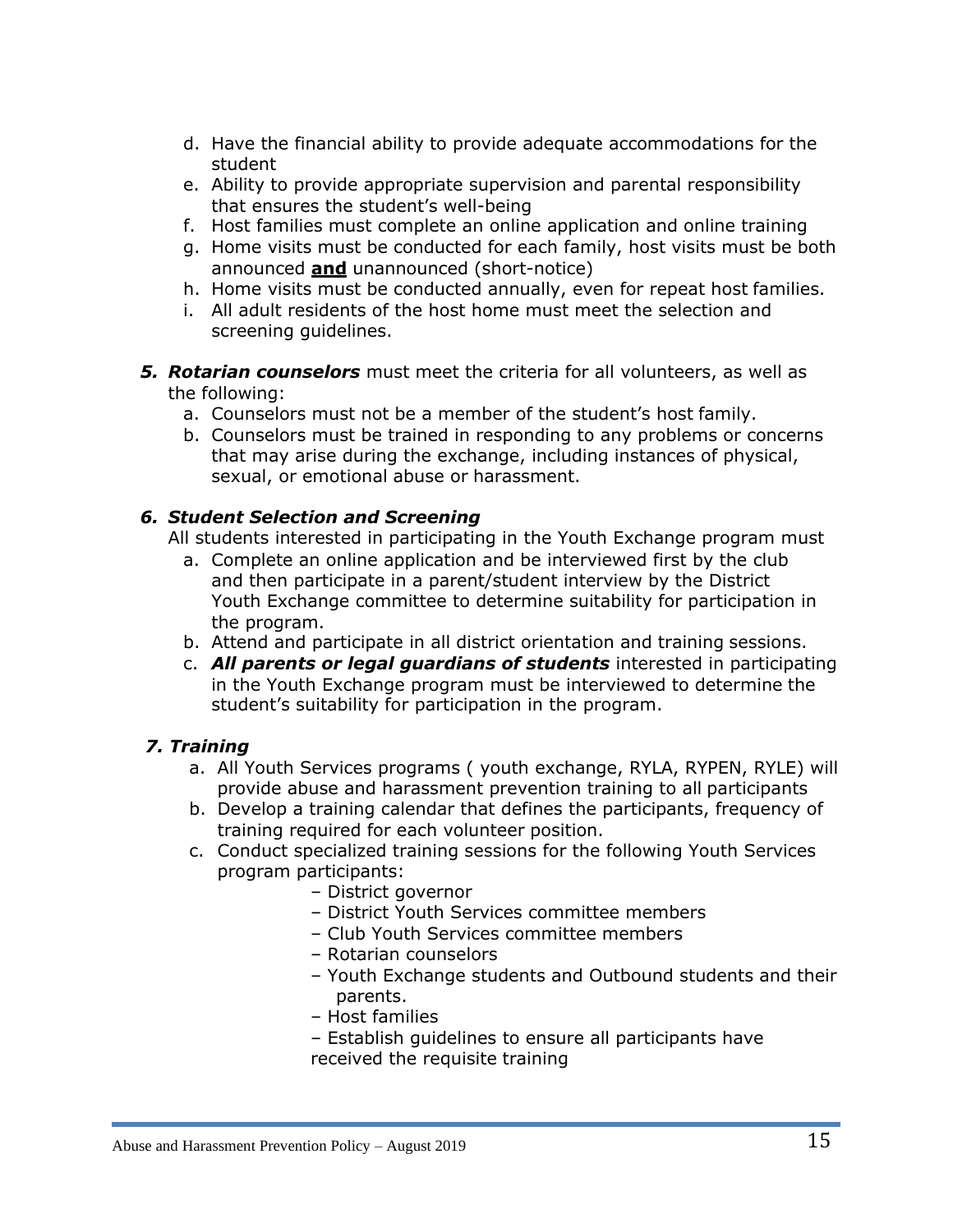## *7. Youth Exchange Additional Responsibilities*

- a. Ensure all Inbound Youth Exchange students arrive in Canada with adequate medical insurance.
- b. Prohibit direct placement of students outside of the district's Youth Exchange program structure (so-called backdoor exchanges)
- c. Each Inbound student as part of their Fall Orientation and contained in their Welcome to Canada Handbook is provided with a list of local services in their community.
- d. Provide a 24-hour emergency contact phone number to Inbound students.
- e. Provide a listing to inbound students of names and phone numbers for the student's Rotarian counsellor, host club president, host district chair, host governor, sending district chair, sending governor, sending club president and two non-Rotarian resource persons (one male and one female)
- f. The District Youth Exchange Chair's and/or Youth Chair's cell phone is on and available 24/7
- g. Appoint an independent lawyer, therapist, or counselor to represent any alleged victim in cases of sexual abuse and harassment.
- h. Report all criminal allegations to RI within 72 hours.
- i. Report all serious incidents (accidents, crimes, early returns, death) involving Youth Exchange students to RI within 72 hours.
- j. Evaluate and review this policy and accompanying procedures regularly.
- k. Each Inbound and Outbound student is required to submit a quarterly report that includes information on current hosts, feelings, concerns, ideas, and suggestions.
- l. Inbound students will be hosted by a minimum of three successive host families.
- m. Prohibit volunteers from having contact with students until a background check has been conducted and clearance for unsupervised contact with students has been issued by District 5370 Abuse Prevention Officer.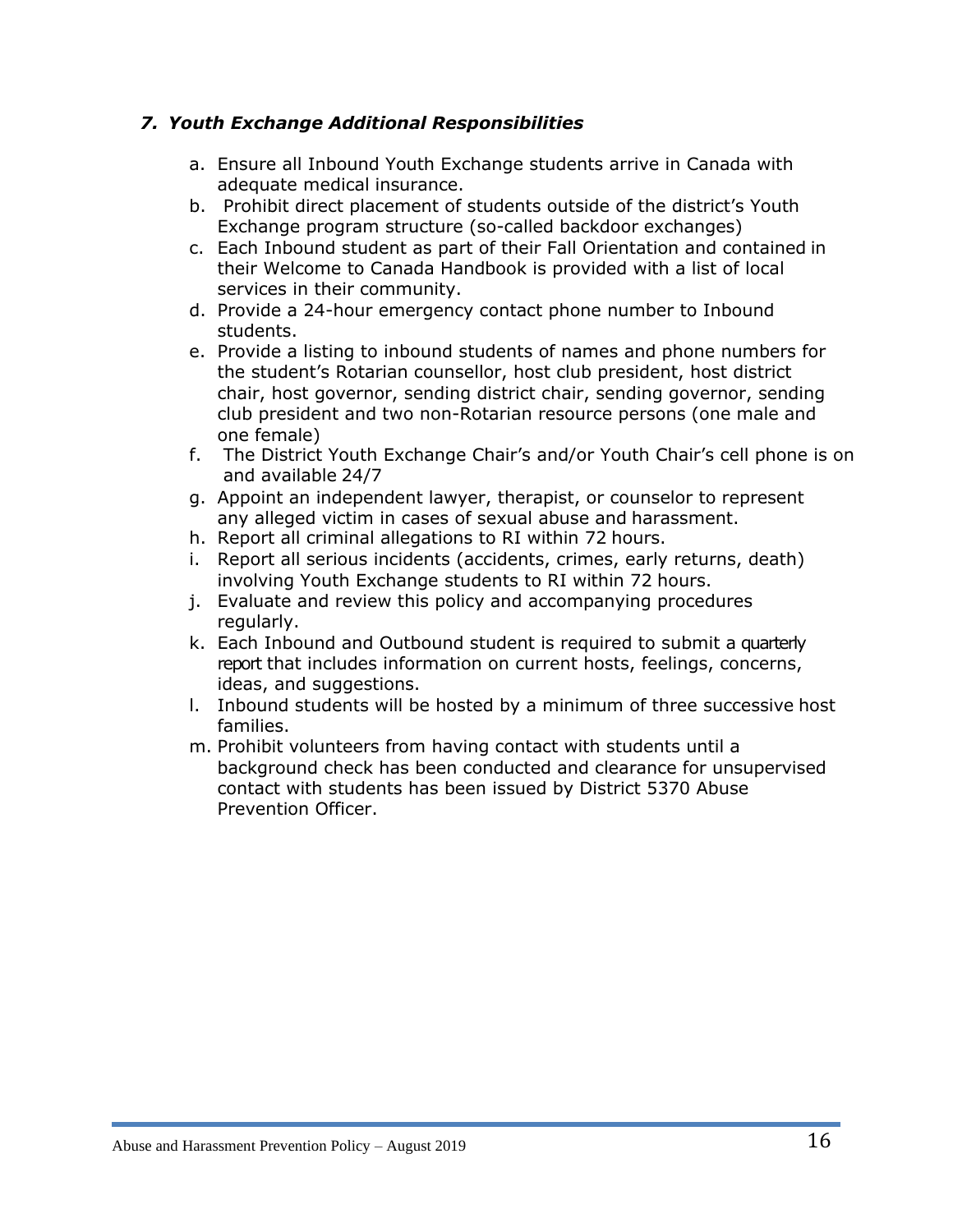**District 5370 Policy** requires an online application in the YEAH database to be completed by Club Counselors, mentors, and all adults living in the same home as a family who will host a young person who is involved in a Rotary Youth Exchange program.

# **Rotary District 5370**

Rotary Club of

## **VOLUNTEER ASSESSMENT FORM**

Policy Statement:

It is the duty of every Rotarian and Volunteer to safeguard to the best of their ability the welfare of and prevent the physical, sexual or emotional abuse of all children, elderly, disabled or otherwise vulnerable persons with whom they come into contact.

Your name:

Your address:

Your telephone number:

Your email address:

Date of birth:

Member of the Rotary Club since:

Who else lives with you (names and ages): Name Age

Do you have any previous experience of working with children, elderly or disabled people?

Please give details, including whether family members or not:

Please give details of any qualifications or training you or your spouse/partner have that might be relevant or helpful: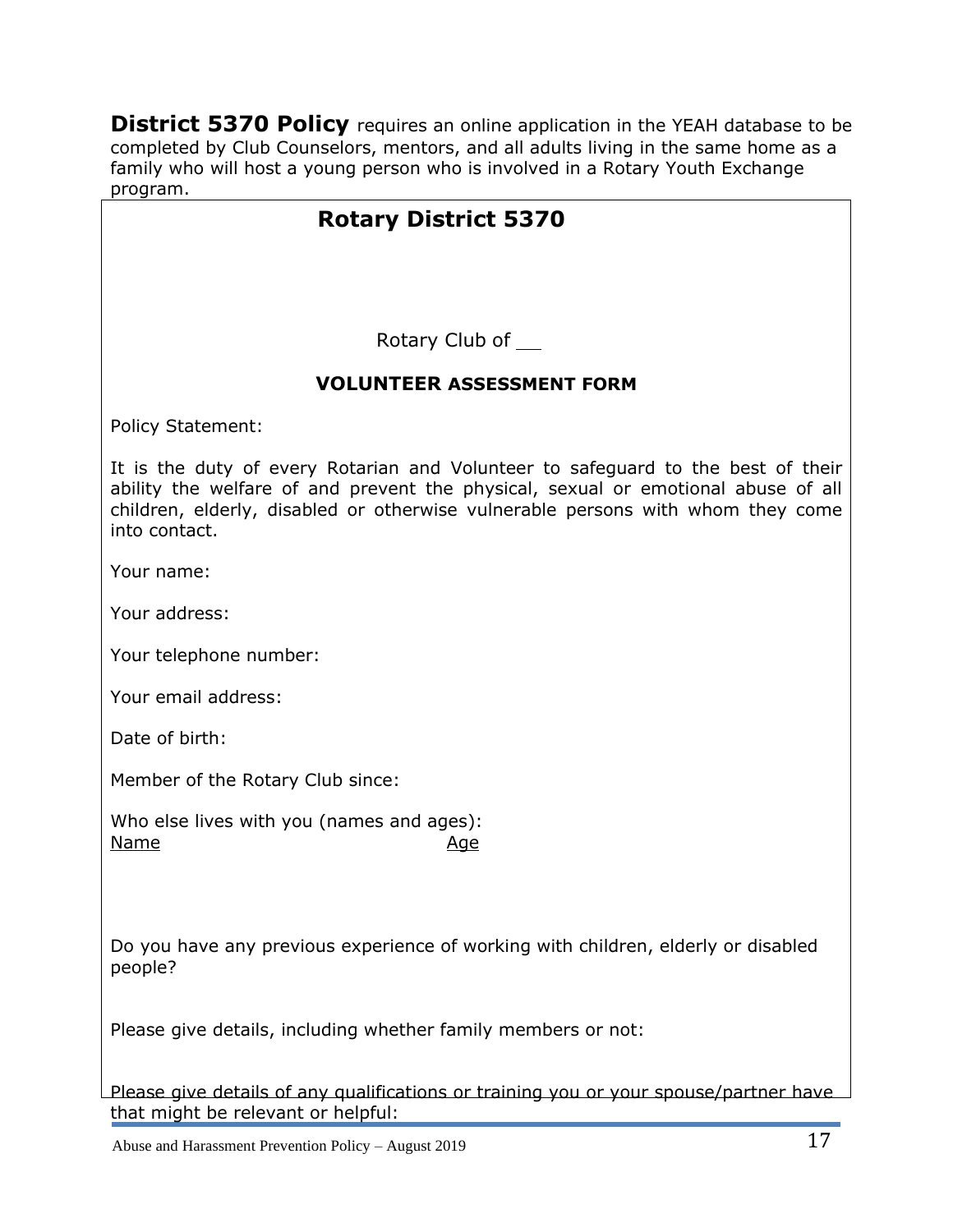Have you or anyone living with you ever been convicted of an offence in which children were victims, or which involved activities (including internet use) of a sexual nature? Please describe. This information will be kept confidential and not used to discriminate unfairly. The information is required to prevent the abuse of children and will not be used for any other purpose:

Are you prohibited by any Court Order, agreement or Bond from associating with or contacting any person, including any child?

Please give us details of 2 people we can contact who will give you a reference: (This person should not be a friend, relative or Club member)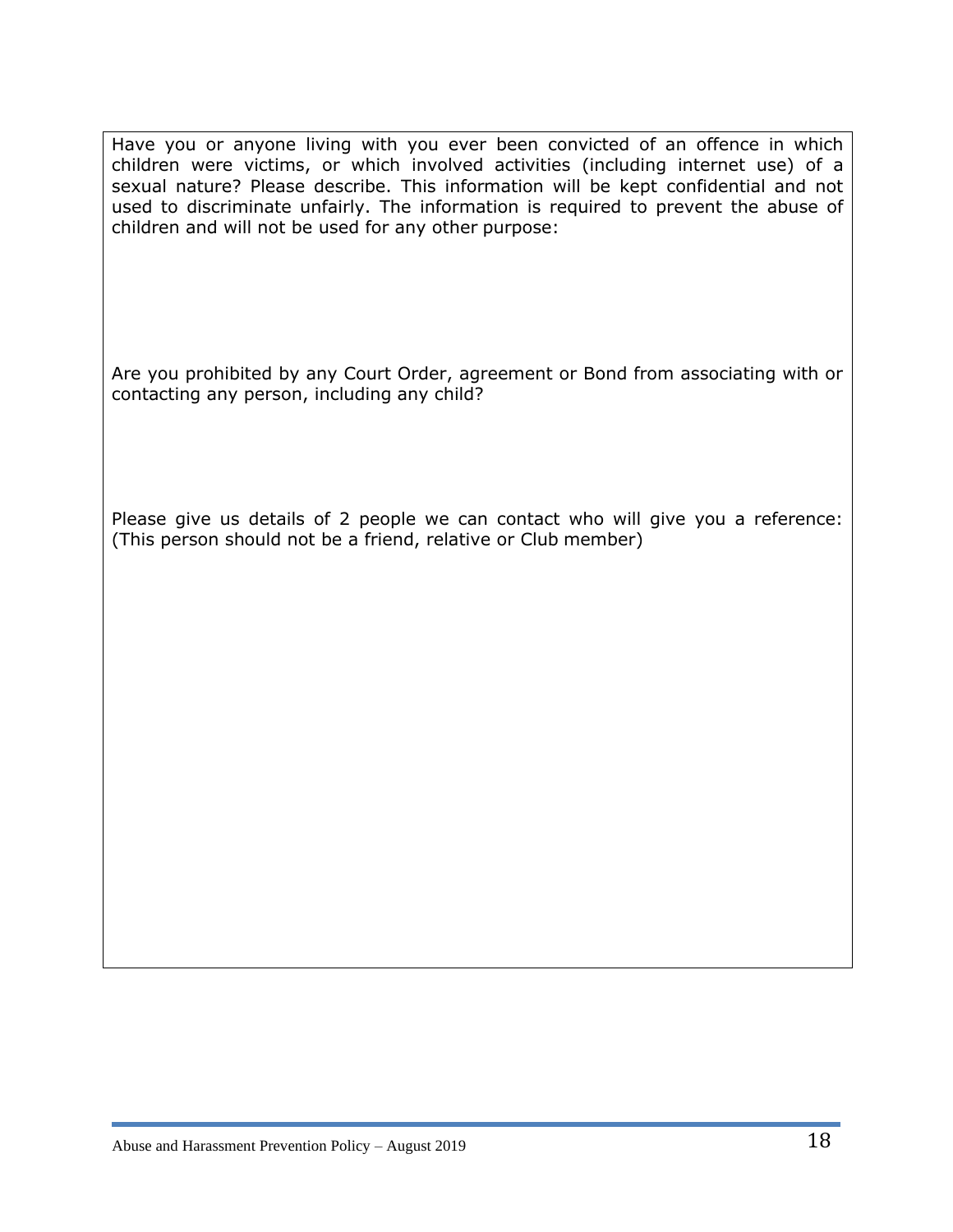#### **CONSENT**

I certify that all of the statements in this affidavit, and in any attachments hereto, are true and correct to the best of my knowledge and that I have not withheld any information that would affect this affidavit unfavorably. I understand that District 5370 Youth Programs will deny a volunteer position to anyone convicted of a crime of violence.

I give my permission to District 5370 to verify information given in this affidavit, including searches of law enforcement and published records (including driving records and criminal background checks) and contact with my former employers and with references provided.

I understand that this information will be used, in part, to determine my eligibility for a volunteer position working with youth and participating in youth programs.

I also understand that as long as I remain a volunteer, this information may be checked again at any time.

I understand that I will have an opportunity to review the criminal history and, if I dispute the record as received, a procedure is available for clarification.

## **WAIVER**

**IN CONSIDERATION** of my acceptance and participation in the youth programs, I, to the full extent permitted by law, hereby release and agree to save, hold harmless, and indemnify all members, officers, directors, committee members, and employees of the participating Rotary clubs and District 5370, and of Rotary International ("Indemnitees"), from any or all liability for any loss, property damage, personal injury, or death, including any such liability that may arise out of the negligence of any of the Indemnitees or may be suffered or claimed by me as a result of an investigation of my background in connection with this affidavit.

I further agree to conform to the rules, regulations, and policies of Rotary International, the District 5370 youth programs and its affiliates.

#### **I acknowledge that I have read and understand the above affidavit, consent, and waiver and that I sign this form voluntarily.**

Signature of Applicant

Date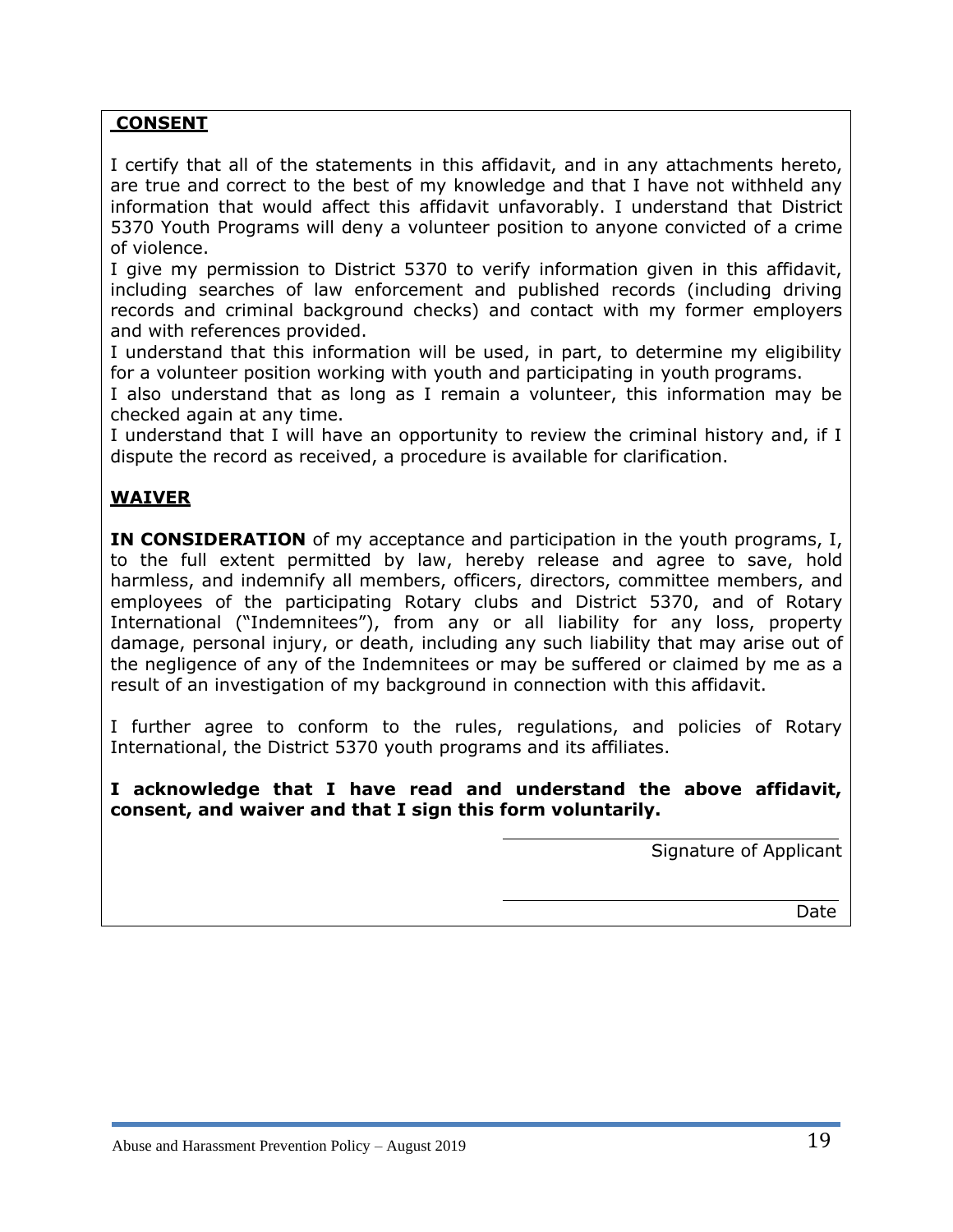Interview conducted by:

|                            | <b>on</b> |      |  |
|----------------------------|-----------|------|--|
|                            |           |      |  |
| Interviewer's Signature    |           | Date |  |
| Home Visited Conducted by: |           |      |  |
|                            | on.       |      |  |
| 200                        |           |      |  |
| Interviewer's Signature    |           | Date |  |
| Recommended for Approval:  |           |      |  |
|                            | <b>on</b> |      |  |
| 200                        |           |      |  |
| Counselor's Signature      |           | Date |  |